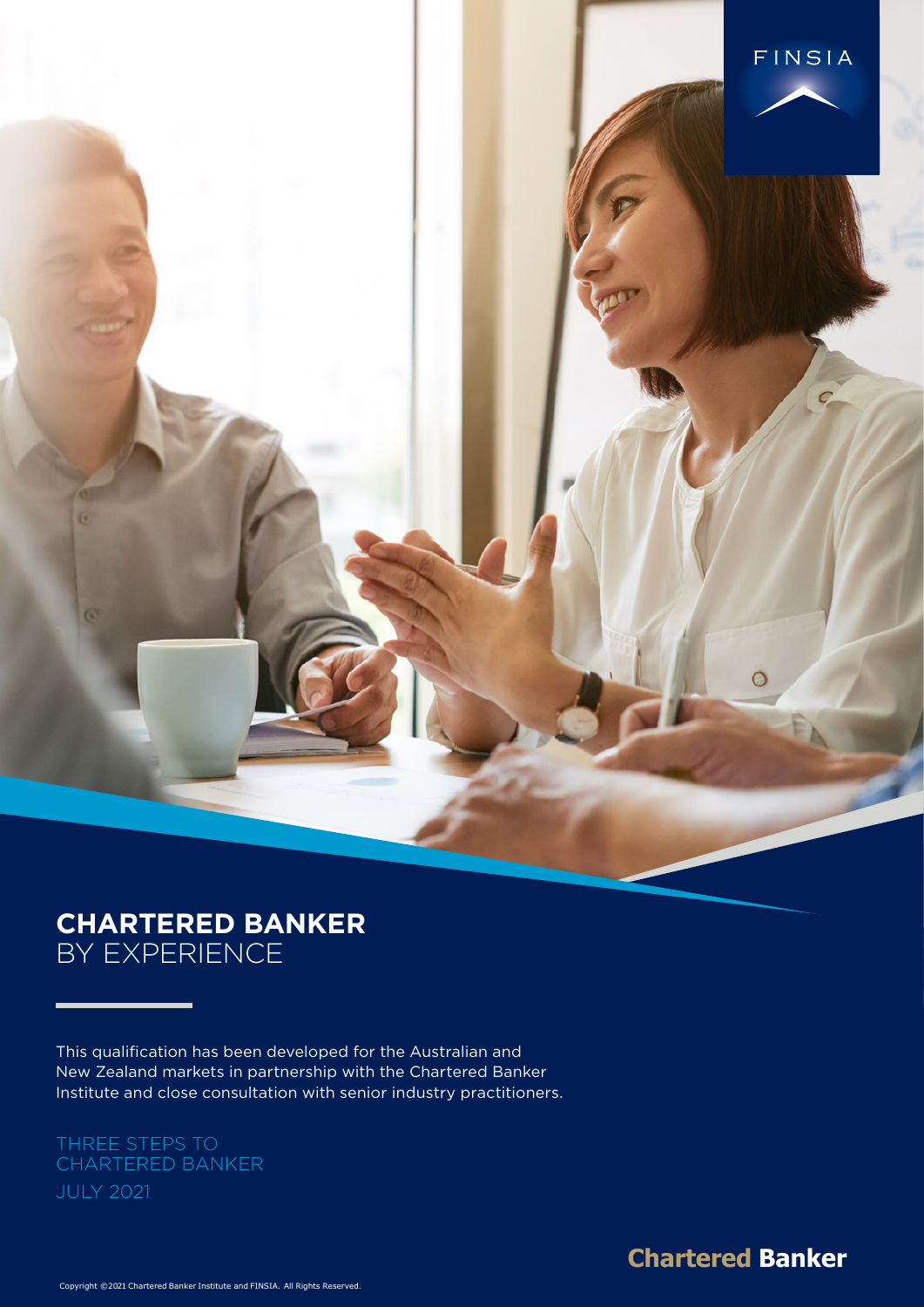

## **CHARTERED BANKER**  BY EXPERIENCE

THE THREE STEPS

#### **Three Steps to Chartered Banker**

Following pre-entry screening to ensure the suitability of candidates, there are three steps to complete to become a Chartered Banker. This should take approximately 12 weeks.

### **STEP 1:**

#### **CRITICAL SELF-EVALUATION**

In the Critical Self-Evaluation, you will complete 3 reflective statements. Each reflective statement should be between 800- 1200 words and requires you to:

- Look back on your experience and key events during your professional career to date.
- Critically reflect on and analyse your experience from differing perspectives.
- Think carefully about how your experience and key events have influenced you and your current professional practice. • Demonstrate what you have learned from your experience, and how you apply these lessons in your professional
- practice today.

 $\pm$ 

**TO SUCCESSFULLY COMPLETE THIS STEP,** YOU WILL NEED TO DEMONSTRATE YOUR PRACTICAL APPLICATION OF YOUR:

• substantial knowledge, skills and understanding of at least one key area of banking;

• substantial knowledge and understanding of the evolution of banking services with particular reference to technology and the evolution of banking strategies; and • impact as a leader, manager, coach and/or mentor throughout your career, with particular reference to leading through a period of change.

# **STEP 2:**

#### **PROFESSIONAL ETHICS ASSIGNMENT**

In this step you will complete a 3,000-word Professional Ethics assignment. In this assignment you will be required to:

- describe the key principles of ethical and professional behaviour in the banking environment and explain why these are important; and
- reflect on workplace situations where you have faced ethical dilemmas. Consider how you dealt with these and how they have impacted your professional practice today.

**TO SUCCESSFULLY COMPLETE STEP 2,** YOU WILL NEED TO DEMONSTRATE YOUR UNDERSTANDING OF AND ABILITY TO APPLY RELEVANT ETHICAL PRINCIPLES, INCLUDING [THE FINSIA](https://www.finsia.com/docs/default-source/code-of-conduct/code-of-conduct-_revised_august2013---updated-20180718.pdf) AND [THE CHARTERED BANKER INSTITUTE](https://www.finsia.com/docs/default-source/education/chartered-banker-code-of-professional-conduct.pdf?sfvrsn=b8359e93_2) CODES OF CONDUCT, MAKE APPROPRIATE DECISIONS, AND USE YOUR PROFESSIONAL JUDGEMENT TO GUIDE YOU AND OTHERS IN SITUATIONS IN WHICH ETHICAL DILEMMAS AND CONFLICTS OF INTEREST ARISE.

We provide you with a range of resources to help you complete the Professional Ethics assignment. To complete the program within 12 weeks your Critical Self-Evaluation and Professional Ethics Assignment should be submitted by week eight.